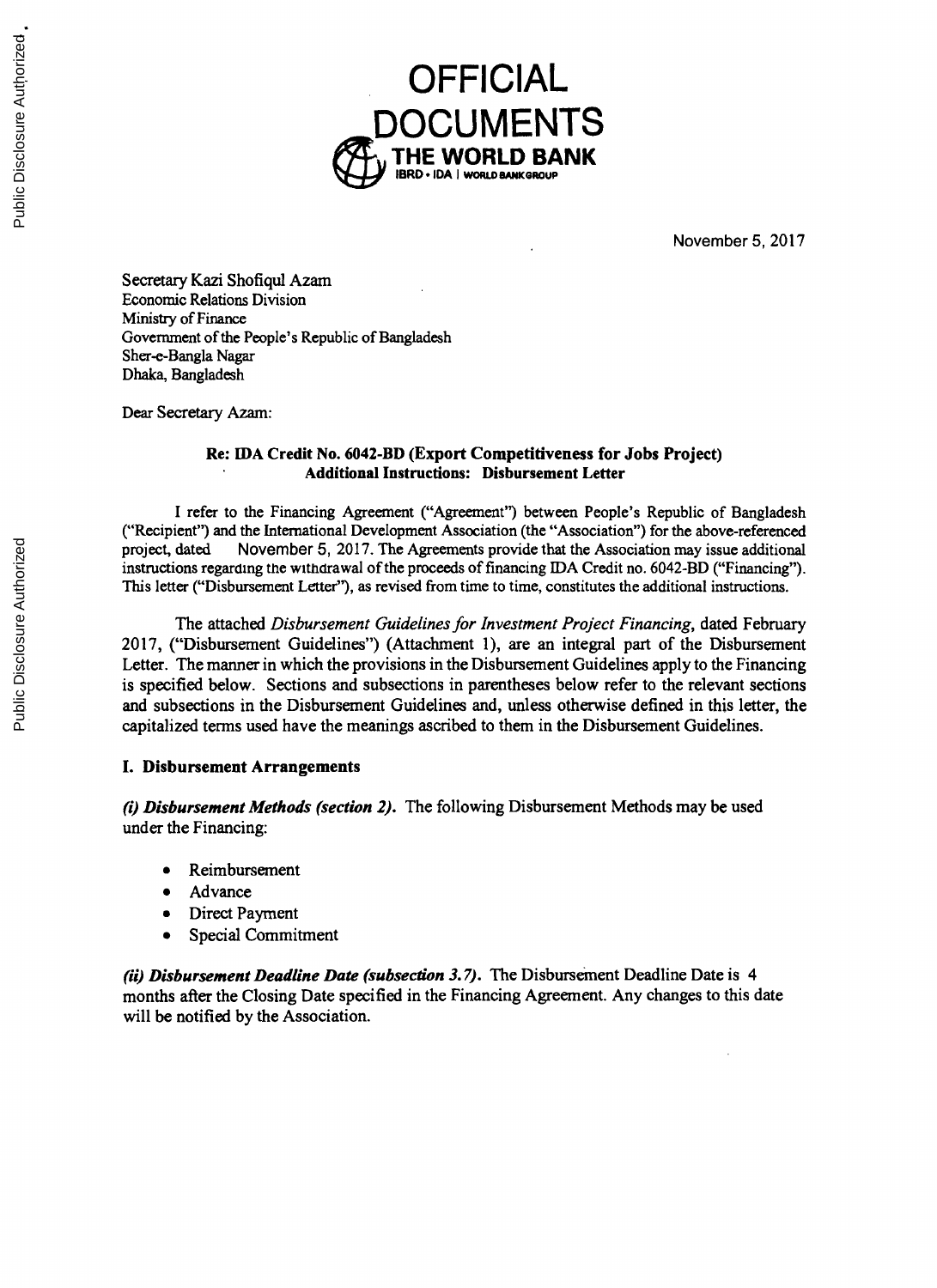#### **II. Withdrawal of Financing Proceeds**

#### *(i) Authorized Signatures (subsection 3.1).*

Authorized signatory letters in the Form attached (Attachment 2) should be furnished to the Association at the address indicated below providing the name(s) and specimen signature(s) of the official(s) authorized to sign A

The World Bank Plot **E32,** Agargaon Sher-e Bangla Nagar **G.P.O.** Box **97** Dhaka **1207,** Bangladesh Attention: Country Director

*(ii) Applications (subsection 3.3).* Please provide completed and signed (a) applications for withdrawal, together with supporting documents, to the address indicated below:

The World Bank No. **11,** Taramani Main Road Taramani, Chennai **- 600 113** India Attention: Team Lead, WFALA

(iii) Electronic Delivery (subsection 3.4) The Association may permit the Recipient to electronically deliver to the Association Applications (with supporting documents) through the Association's Client Connection, web-bas pursuant to the terms of subparagraph (i) of this Section, its officials who are authorized to sign<br>and deliver Applications and to receive secure identification credentials ("SIDC") from the Association for the purpose of delivering such Applications **by** electronic means; and **(b)** all such officials designated **by** the Recipient have registered as users of Client Connection. If the Association agrees, the Association will provide the Recipient with SIDC for the designated<br>officials. Following which, the designated officials may deliver Applications electronically by<br>completing Form 2380, which is acc (https://clientconnection.worldbank.org). The Recipient may continue to exercise the option of preparing and delivering Applications in paper form. The Association reserves the right and may, in its sole discretion, temporarily or permanently disallow the electronic delivery of Applications **by** the Recipient.

*(iv) Terms and Conditions of Use of SIDC to Process Applications (subsection 3.2).* **By** designating officials to use **SIDC** and **by** choosing to deliver the Applications electronically, the Recipient confirms through the authorized signatory letter its agreement to: (a) abide **by** the *Terms and Conditions of Use of Secure Identification Credentials in connection with Use of Electronic Means to Process Applications and Supporting Documentation* ("Terms and Conditions of Use of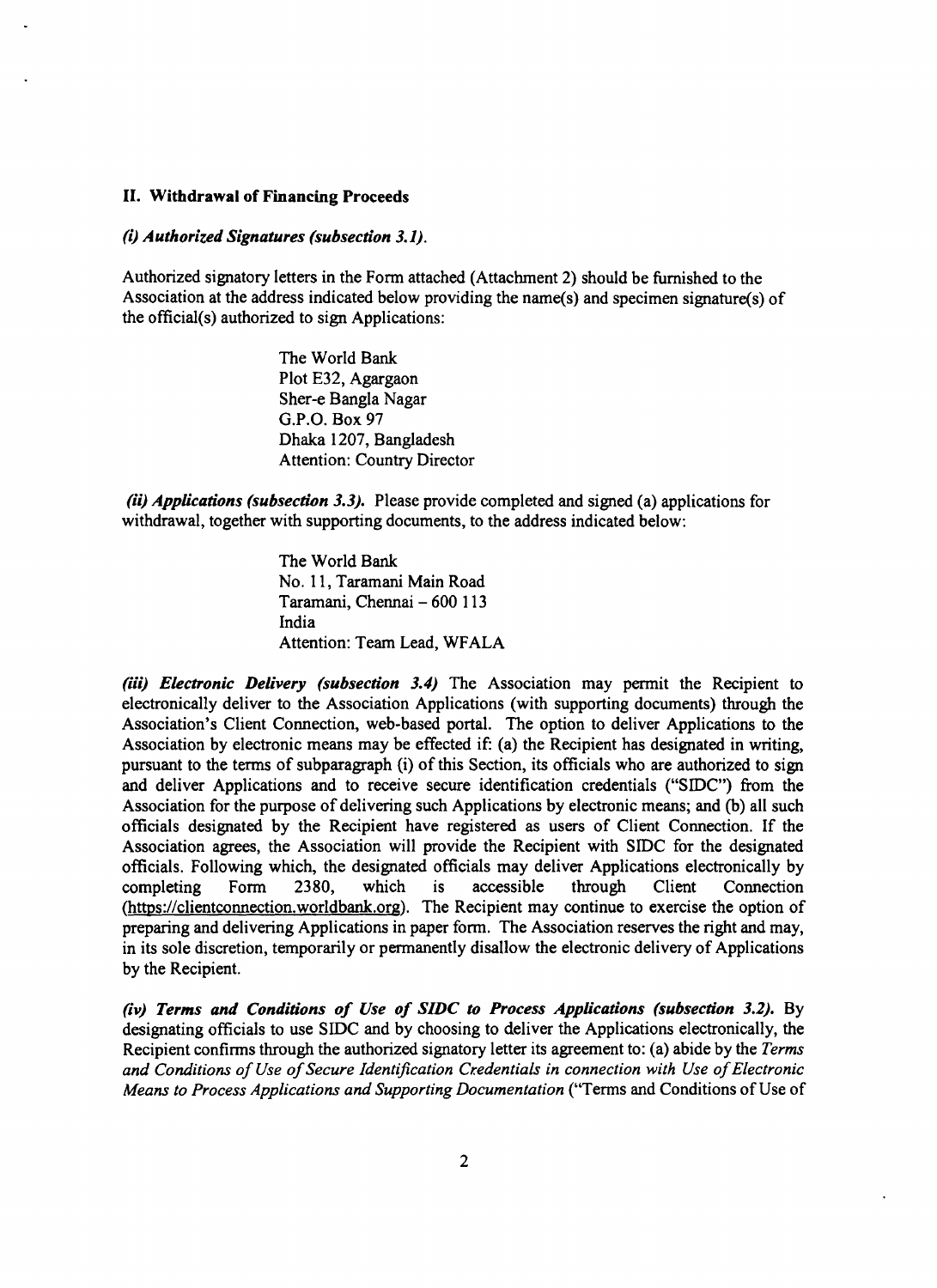Secure Identification Credentials") provided in Attachment **3;** and **(b)** to cause such official to abide **by** those terms and conditions.

*(v) Minimum Value of Applications (subsection 3.5).* The minimum value for Reimbursement, Direct Payment and Special Commitment applications is equivalent of **US\$ 1,000,000.**

*(vi) Advances (sections 5 and 6).*

- **Type of Designated Account (subsection 5.3):** Segregated Account to be operated by Ministry of Commerce
- *\* Currency of Designated Account (subsection 5.4):* BDT
- *\* Financial Institution(s) at which the Designated Account Will Be Opened (subsection 5.5):* Commercial Bank acceptable to the Association
- *\* Ceiling (subsection 6.1):* BDT **600,000,000**

#### **III. Reporting on Use of Financing Proceeds**

*(i) Supporting Documentation (section 4).* Supporting documentation should be provided with each application for withdrawal as set out below:

- *\* For requests for Reimbursement and for reporting eligible expenditures paid from the Designated Account:*
	- o Records evidencing eligible expenditures (e.g., copies of receipts, supplier invoices) for payments against contracts that are subject to the Association's prior review in the form attached (Attachment 4);
	- " Statement of Expenditires **(SOE)** in the form attached for other expenditures/contracts relating to categories **I** and **3** of the table in Schedule 2 Section IV.A.2 of the Agreement (Attachment *5)*
	- o Statement of Expenditures **(SOE)** in the form attached for all expenditures relating to category 2 of the table in Schedule 2 Section IV.A.2 of the Agreement (Attachment **6)**
- *\* For requests for Direct Payment:* Records evidencing eligible expenditures **-** Invoice

*(ii) Frequency of Reporting Eligible Expenditures Paid from the Designated Account (subsection 6.3):* Quarterly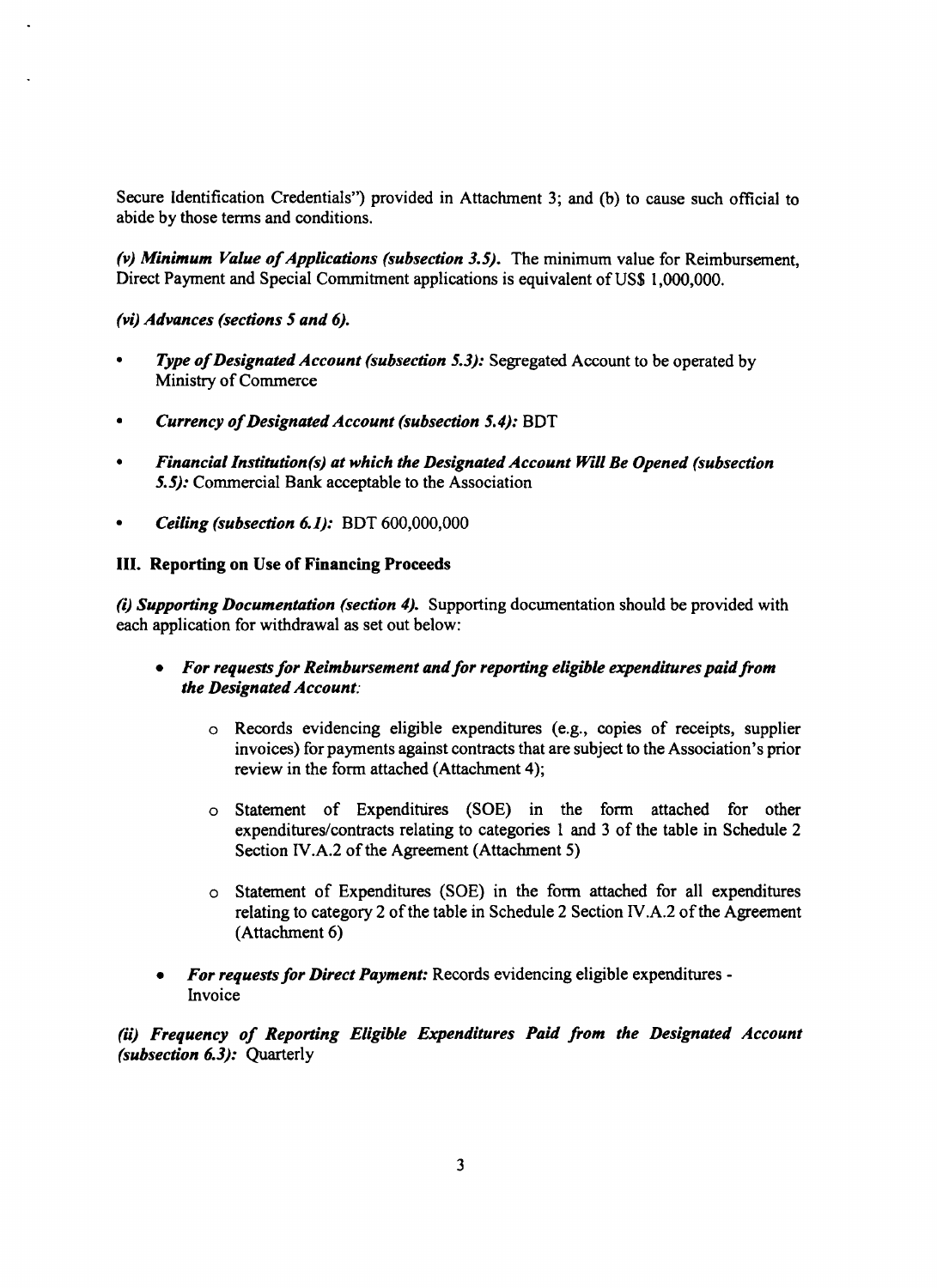*(iii) Other Supporting Documentation Instructions:* Copies of bank statement of the Designated Account and reconciliation Statement (attachment **7)** should be attached to Application for Withdrawal related to designated account.

#### **IV. Other Disbursement Instructions**

- (i) All payments for expenditures claimed under this Financing must be made using the banking system, except expenditures paid using the petty cash system following the Recipient's existing policy. The petty cash limit as
- (ii) For category 2 **-** Matching Grants through ERF under Part **1(b)** of the Project in Schedule 2 Section IV.A.2 of the Agreement, paid expenditures reported **by** recipients is to be included in the **SOE.**

#### **V. Other Important Information**

For additional information on disbursement arrangements, please refer to the Loan Handbook for World Bank Borrowers available on the Association's public website at https://www.worldbank.org and its secure website "Client Connection" at https://www.worldbank.org and its secure website "Client Connection" at https://clientconnection.worldbank.org. Print copies are available upon request.

From the Client Connection website, you will be able to prepare and deliver Applications, monitor the near real-time status of the Financing, and retrieve related policy, financial, and procurement information.

**If** you have not already done so, the Association recommends that you register as a user of the Client Connection website (https://clientconnection.worldbank.org). **All** Recipient officials authorized to sign and deliver Applications **by** electronic means are required to register with Client Connection before electronic delivery can be effected. For more information about the website<br>and registration arrangements, please contact the Association by email at the Association by email at <clientconnection@worldbank.org>.

**If** you have any queries in relation to the above, please contact Mr.Satish Kumar Shivakumar, Finance Officer at satishkumarl @worldbank.org.

Yours sincerely.

Oimiao Fan Country Director for Bangladesh South Asia Region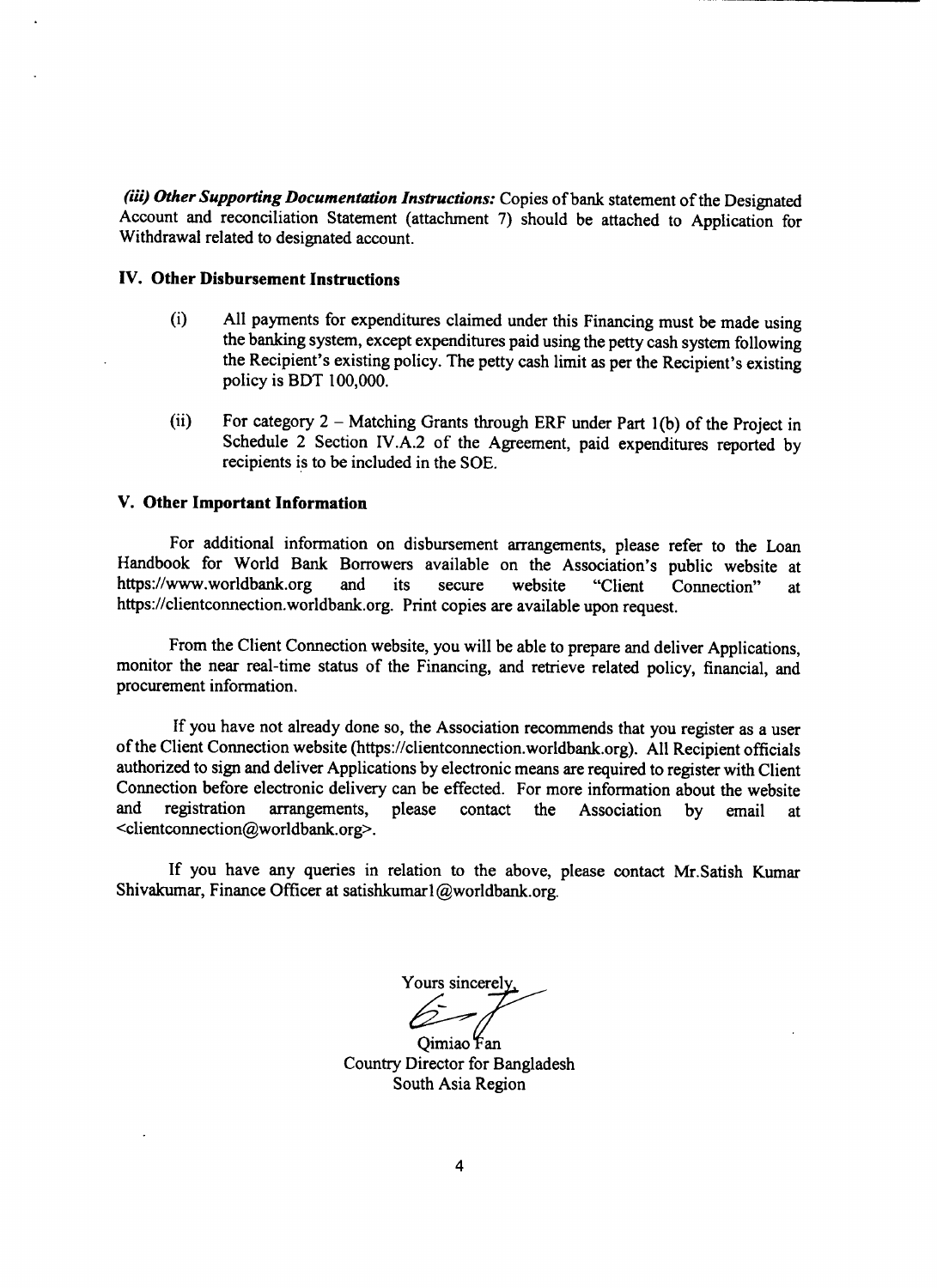#### Attachments:

- *A1. Disbursement Guidelines for Investment Project Financing dated February 2017*
	- 2. Form for Authorized Signatures for **IDA**
	- 3. Terms and Conditions of Use of Secure Identification Credentials in connection with Use of *Electronic Means to Process Applications and Supporting Documentation, dated March 1, 2013*
	- 4. Form of Payments against Contracts Subject to the Association's Prior Review
	- *5.* Form of Statement of Expenditures for categories **I** and **3**
	- **6.** Form of Statement of Expenditures for category 2
	- **7.** Designated Account Reconciliation Statement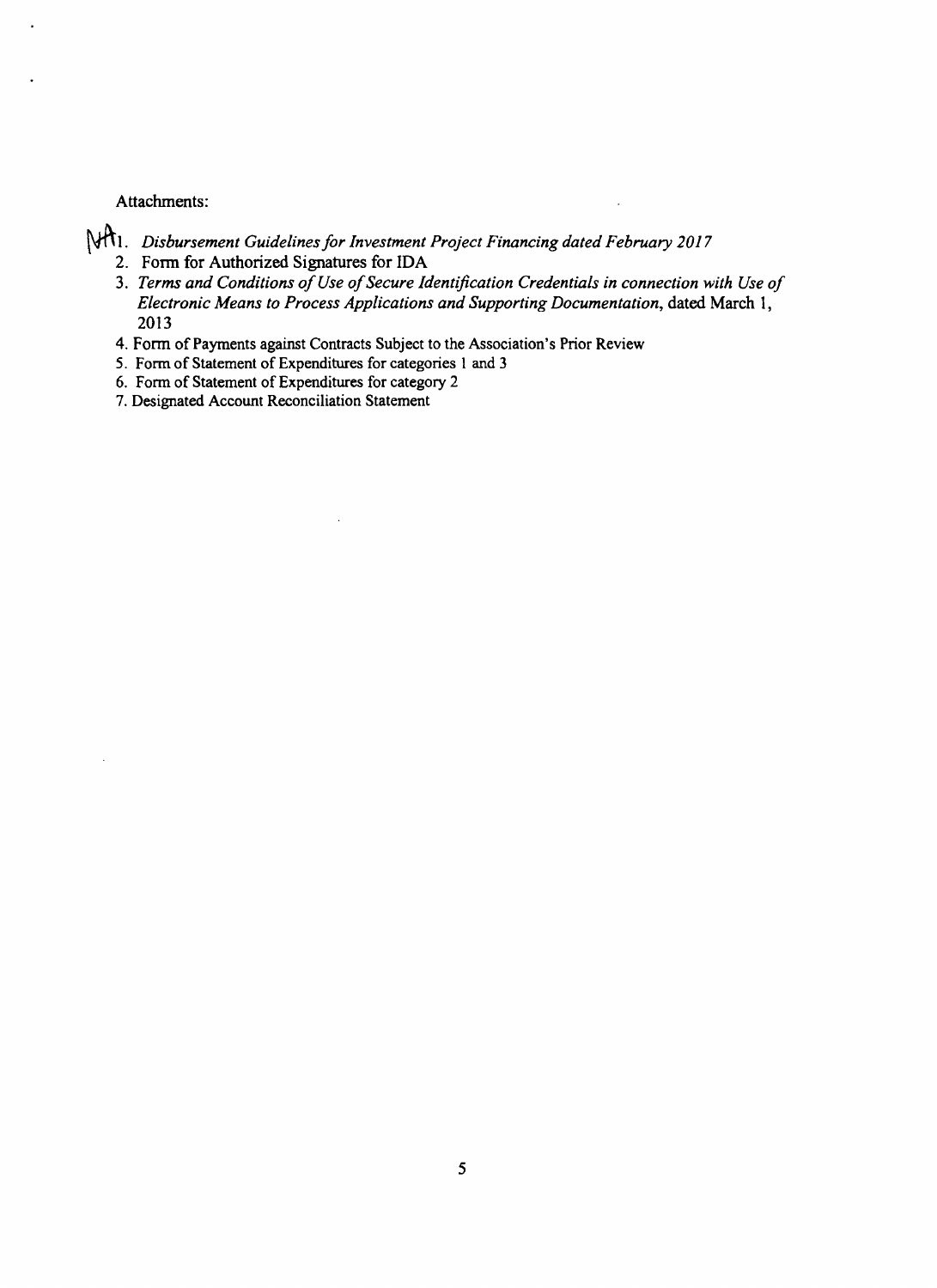Attachment [21

## Form of Authorized Signatory Letter [Letterhead] Ministry of Finance [Street address]

**[DATE]**

The World Bank Plot **E32,** Agargaon Sher-e Bangla Nagar **G.P.O.** Box **97** Dhaka **1207,** Bangladesh Attention: Country Director

#### Re: **IDA** Credit No. 6042-BD (Export Competitiveness for Jobs Project)

I refer to the Financing Agreement ("Agreement") between the International Development Association (the "Association") and People's Republic of Bangladesh (the Development Association (the "Association") and People's Republic of Bangladesh (the "Recipient"), dated providing the above Financing. For the purposes of Section **2.03** of the General Conditions as defined in the Agreement, any '[one] of the persons whose authenticated specimen signatures appear below is authorized on behalf of the Recipient to sign<br>applications for withdrawal [and applications for a special commitment] under this Financing.

For the purpose of delivering Applications to the Association, 2[each] of the persons whose authenticated specimen signatures appears below is authorized on behalf of the Recipient, acting <sup>3</sup>[individually] <sup>4</sup>[jointly], to deliver Applications, and evidence in support thereof on the terms and conditions specified **by** the Association.

5 [This confirms that the Recipient is authorizing such persons to accept Secure Identification Credentials (SIDC) and to deliver the Applications and supporting documents to

<sup>&</sup>lt;sup>1</sup> Instruction to the Recipient: Stipulate if more than one person needs to sign Applications, and how many or which positions, and if any thresholds apply. *Please delete this footnote in final letter that is sent to the Association.*

<sup>&</sup>lt;sup>2</sup> Instruction to the Recipient: Stipulate if more than one person needs to jointly sign Applications, if so, please indicate the actual number. Please delete this footnote in final letter that is sent to the Association.

<sup>&</sup>lt;sup>3</sup> Instruction to the Recipient: Use this bracket if any one of the authorized persons may sign; if this is not applicable, please delete. *Please delete this footnote in final letter that is sent to the Association.*

**<sup>&#</sup>x27;** Instruction to the Recipient: Use this bracket **only** if several individuals must jointly sign each Application; if this is not applicable, please delete. *Please delete this footnote in final letter that is sent to the Association.*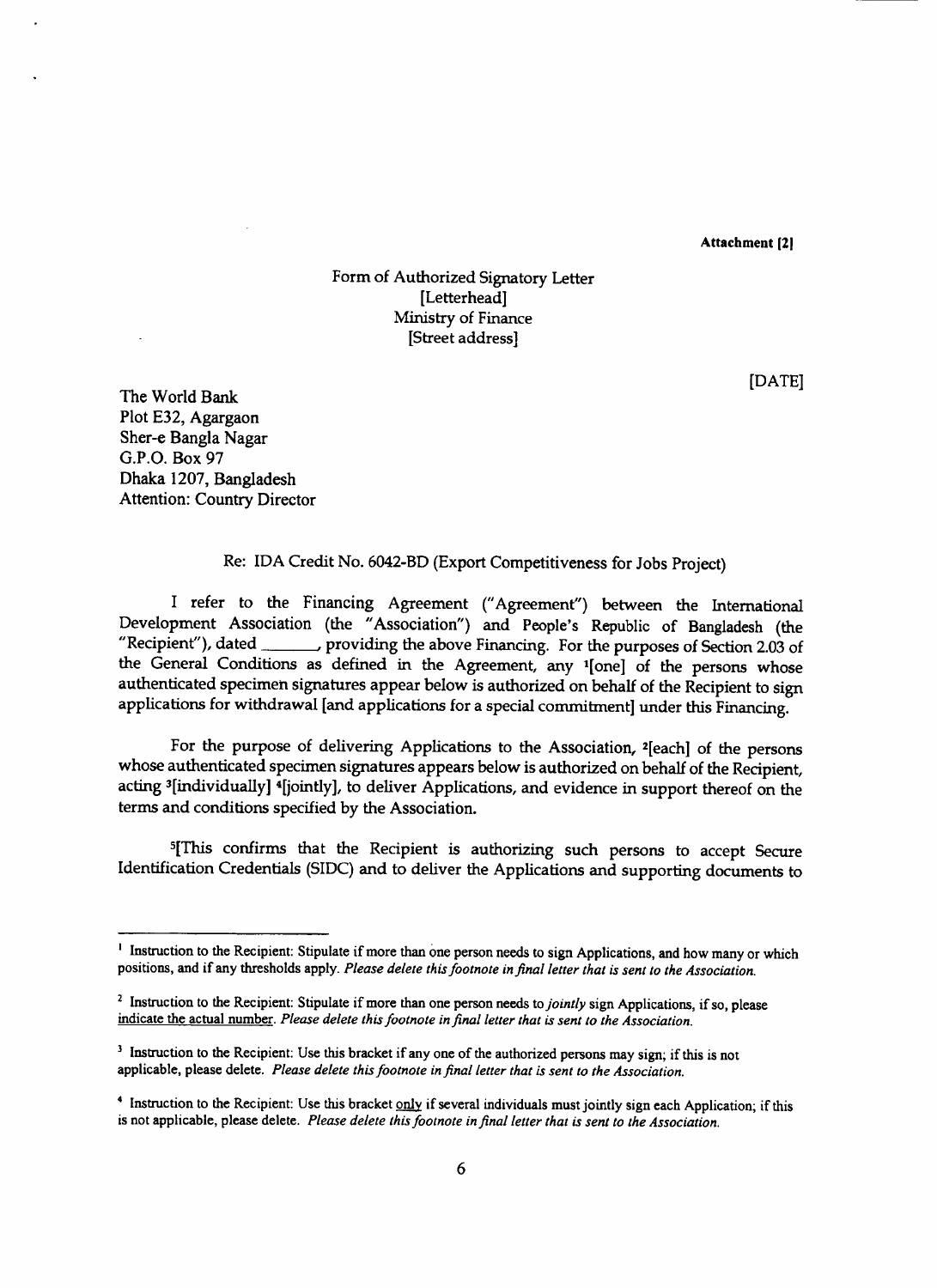the Association **by** electronic means. In full recognition that the Association shall rely upon such representations and warranties, including without limitation, the representations and warranties contained in the *Terms and Conditions of Use of Secure Identification Credentials in connection with Use of Electronic Means to Process Applications and Supporting Documentation* ("Terms and Conditions of Use of SIDC"), the Recipient represents and warrants to the Association that it will cause such persons to abide **by** those terms and conditions.]

This Authorization replaces and supersedes any Authorization currently in the Association records with respect to this Agreement.

| [Name], [position] | Specimen Signature: |
|--------------------|---------------------|
| [Name], [position] | Specimen Signature: |
| [Name], [position] | Specimen Signature: |

Yours truly,

/ signed **/**

[Position]

<sup>&</sup>lt;sup>5</sup> Instruction to the Recipient: Add this paragraph if the Recipient wishes to authorize the listed persons to accept Secure Identification Credentials and to deliver Applications **by** electronic means; if this is not applicable, please delete the paragraph. *Please delete this footnote infinal* letter that *is sent to the Association.*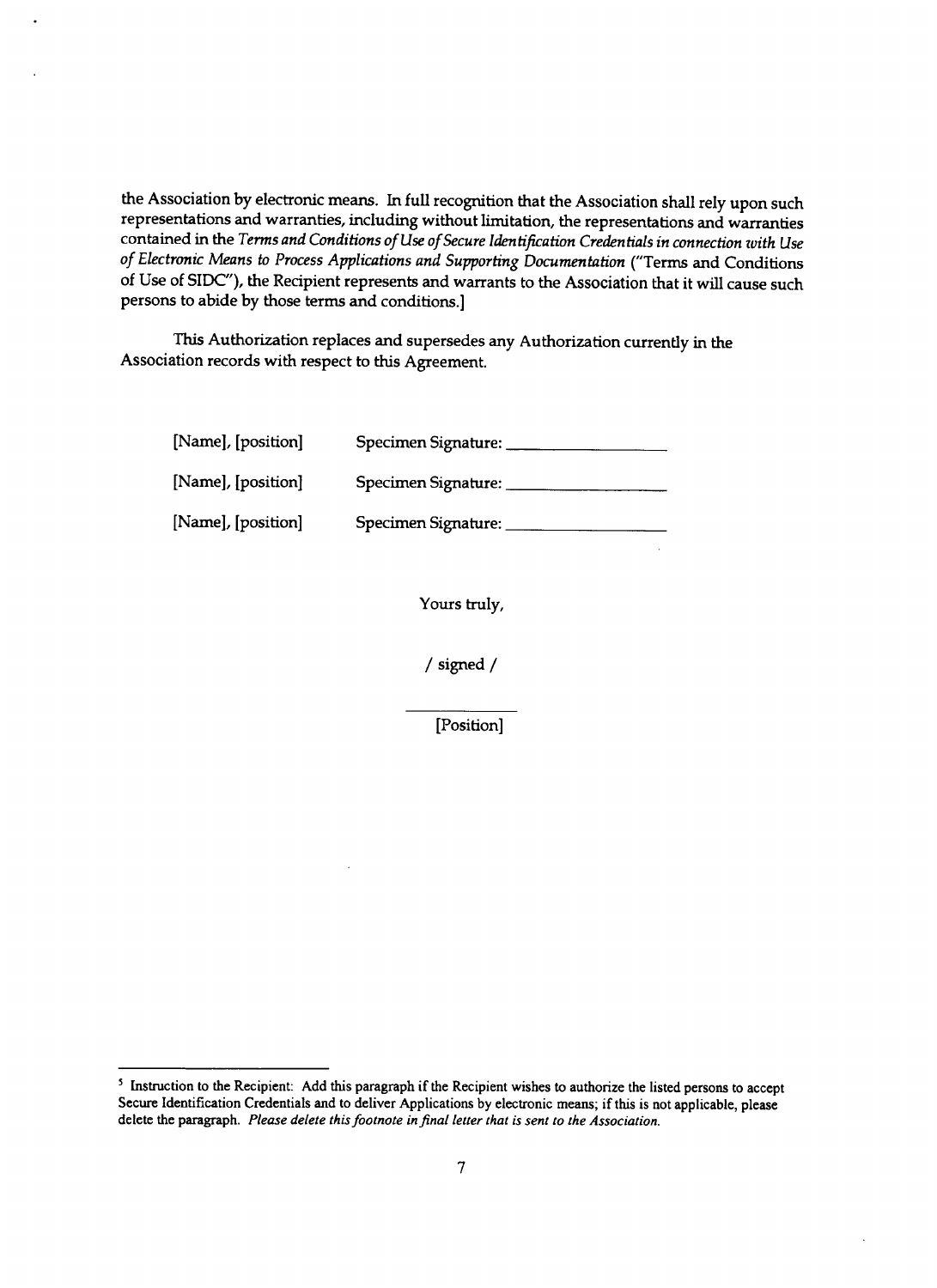**Attachment (31**

## **Terms and Conditions of Use of Secure Identification Credentials in connection with Use of Electronic Means to Process Applications and Supporting Documentation**

March **1, 2013**

The World Bank (Bank)6 will provide secure identification credentials **(SIDC)** to permit the Recipient<sup>7</sup> to deliver applications for withdrawal and applications for special commitments under the Agreement(s) and supporting documentation (such applications and supporting documentation together referred to in these Terms and Conditions of Use as Applications) to the Bank electronically, on the terms and conditions of use specified herein.

SIDC can be either: (a) hardware-based (Physical Token), or **(b)** software-based (Soft Token). The Bank reserves the right to determine which type of **SIDC** is most appropriate.

## **A. Identification of** Users.

- 1. The Recipient will be required to identify in a completed Authorized Signatory Letter **(ASL)** duly delivered to and received **by** the Bank each person who will be authorized to deliver Applications. The Bank will provide SIDC to each person identified in the **ASL** (Signatory), as provided below. The Recipient shall also immediately notify the Bank if a Signatory is no longer authorized **by** the Recipient to act as a Signatory.
- 2. Each Signatory must register as a user on the Bank's Client Connection **(CC)** website (https://clientconnection.worldbank.org) prior to receipt of his/her **SIDC.** Registration on **CC** will require that the Signatory establish a **CC** password **(CC** Password). The Signatory shall not reveal his/her **CC** Password to anyone or store or record the **CC** Password in written or other form. Upon registration as a **CC** user, the Signatory will be assigned a unique identifying account name.

## B. Initialization **of SIDC.**

1. Prior to initialization of SIDC **by** a Signatory, the Signatory will acknowledge having read, understood and agreed to be bound **by** these Terms and Conditions of Use.

**<sup>6</sup>** "Bank" includes IBRD and **IDA.**

<sup>&</sup>quot;Recipient" includes the recipient of an IBRD loan, **IDA** credit, or Project Preparation Facility advance and the recipient of a grant.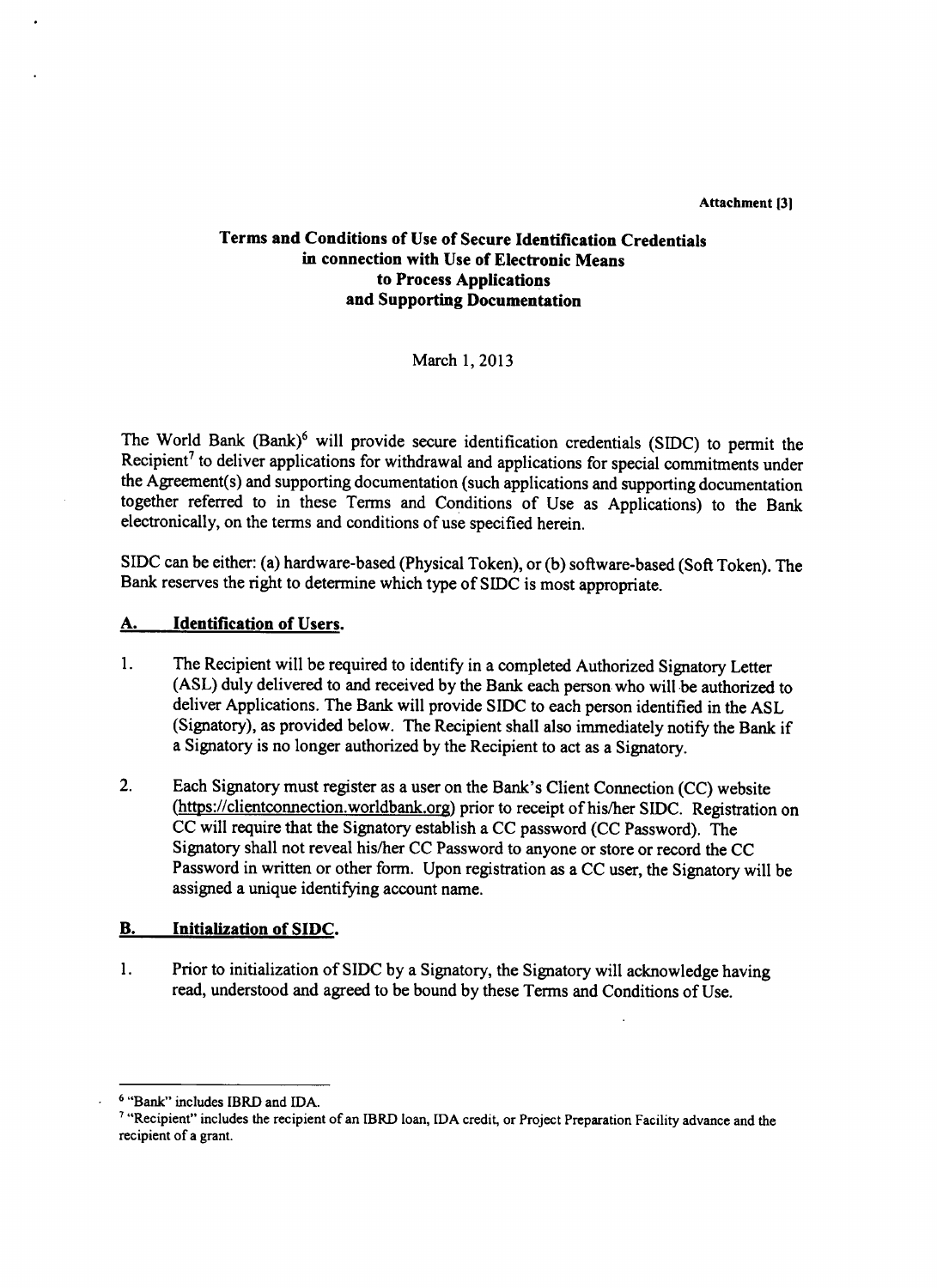- 2. Where a Physical Token is to be used, promptly upon receipt of the Physical Token, the Signatory will access **CC** using his/her account name and **CC** Password and register his/her Physical Token and set a personal identification number **(PIN)** to be used in connection with the use of his/her Physical Token, after which the Physical Token will be initialized for use **by** the Signatory exclusively for purposes of delivering Applications. Where a Soft Token is to be used, the Signatory will access **CC** using his/her account name and **CC** Password and set a personal identification number **(PIN)** to be used in connection with the use of his/her Soft Token, after which the Soft Token will be initialized for use **by** the Signatory exclusively for purposes of delivering Applications. Upon initialization of the **SIDC,** the Signatory will be a "SIDC User". The Bank will maintain in its database a user account (Account) for each **SIDC** User for purposes of managing the **SIDC** of the **SIDC** User. Neither the Recipient nor the **SIDC** User will have any access to the Account.
- **3.** Prior to first use of the **SIDC by** the SIDC User, the Recipient shall ensure that the **SIDC** User has received training materials provided **by** the Bank in use of the **SIDC.**

## **C. Use of SIDC.**

- 1. Use of the **SIDC** is strictly limited to use in the delivery of Applications **by** the SIDC User in the manner prescribed **by** the Bank in the Agreement(s) and these Terms and Conditions. Any other use of the **SIDC** is prohibited.
- 2. The Bank assumes no responsibility or liability whatsoever for any misuse of the SIDC **by** the **SIDC** User, other representatives of the Recipient, or third parties.
- **3.** The Recipient undertakes to ensure, and represents and warrants to the Bank (such representation and warranty being expressly relied upon **by** the Bank in granting **SIDC)** that each **SIDC** User understands and will abide **by,** these Terms and Conditions of Use, including without limitation the following:

## *4. Security*

4.1. The **SIDC** User shall not reveal his/her PIN to anyone or store or record the **PIN** in written or other form.

4.2. The **SIDC** User shall not allow anyone else to utilize his/her SIDC to deliver an Application to the Bank.

4.3. The **SIDC** User shall always logout from **CC** when not using the system. Failure to logout properly can create a route into the system that is unprotected.

4.4. **If** the **SIDC** User believes a third party has learned his/her PIN or has lost his/her Physical Token he/she shall immediately notify clientconnection@worldbank.org.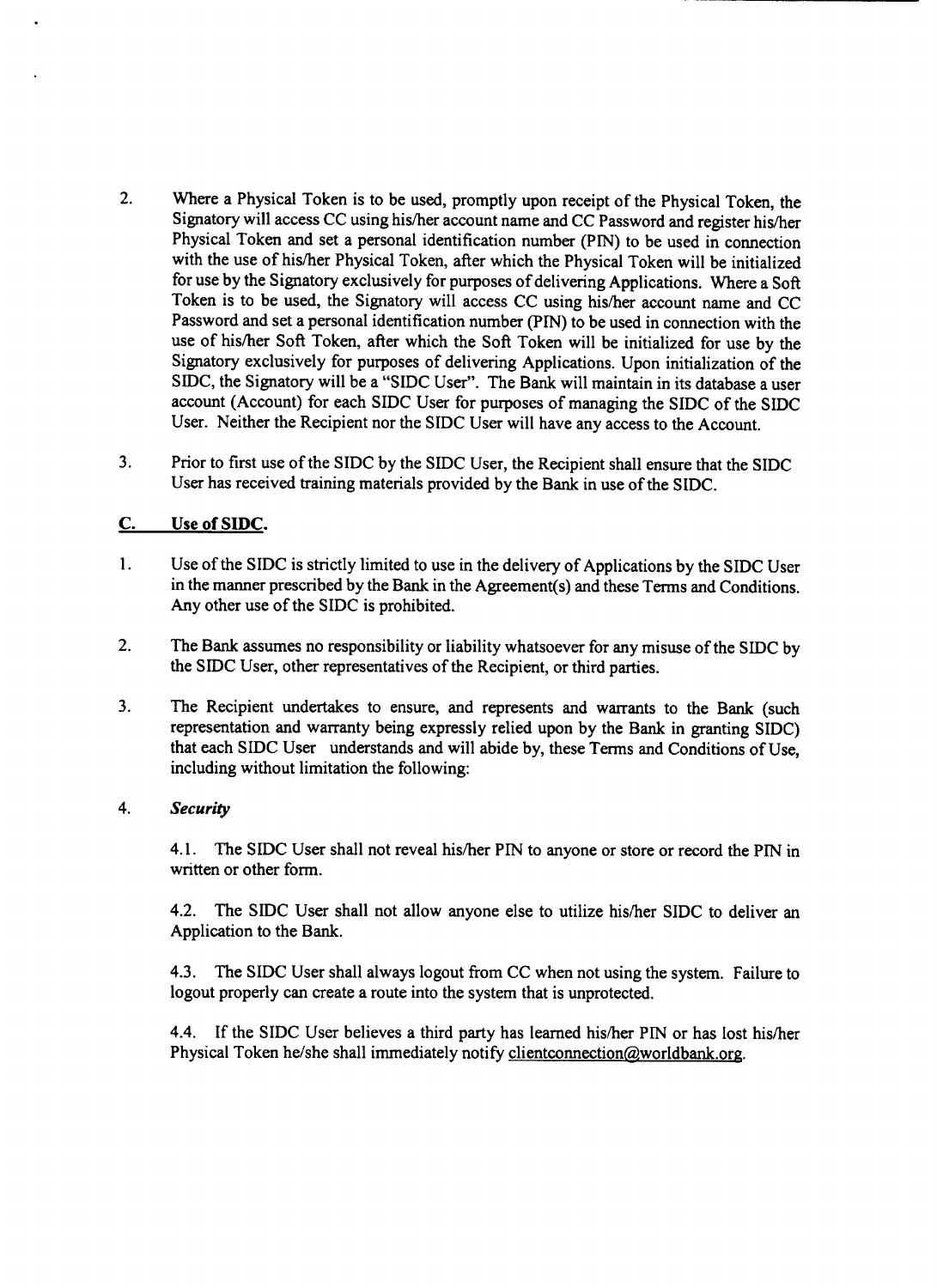4.5. The Recipient shall immediately notify the Bank at clientconnection@worldbank.org of any lost, stolen or compromised SIDC, and take other reasonable steps to ensure such SIDC are disabled immediately.

## *5. Reservation of Right to Disable SIDC*

**5.1.** The Recipient shall reserve the right to revoke the authorization of a **SIDC** User to use a **SIDC** for any reason.

**5.2.** The Bank reserves the right, in its sole discretion, to temporarily or permanently disable a **SIDC,** de-activate a **SIDC** User's Account or both.

#### **6.** *Care of Physical Tokens*

**6.1.** Physical Tokens will remain the property of the Bank.

**6.2.** The Bank will physically deliver a Physical Token to each Signatory designated to receive one in a manner to be determined **by** and satisfactory to the Bank.

**6.3.** Physical Tokens contain delicate and sophisticated instrumentation and therefore should be handled with due care, and should not be immersed in liquids, exposed to extreme temperatures, crushed or bent. Also, Physical Tokens should be kept more than five **(5)** cm from devices that generate electromagnetic radiation (EMR), such as mobile phones, phone-enabled PDAs, smart phones and other similar devices. Physical Tokens should be carried and stored separate from any EMR device. At close range (less than *<sup>5</sup>* cm), these devices can output high levels of EMR that can interfere with the proper operation of electronic equipment, including the Physical Token.

6.4. Without derogating from these Terms and Conditions of Use, other technical instructions on the proper use and care of Physical Tokens are available at http://www.rsa.com.

## **7.** *Replacement*

**7.1.** Lost, damaged, compromised (in terms of 4.5, above) or destroyed Physical Tokens will be replaced at the expense of the Recipient.

**7.2.** The Bank reserves the right, in its sole discretion, not to replace any Physical Token in the case of misuse, or not to reactivate a SIDC User's Account.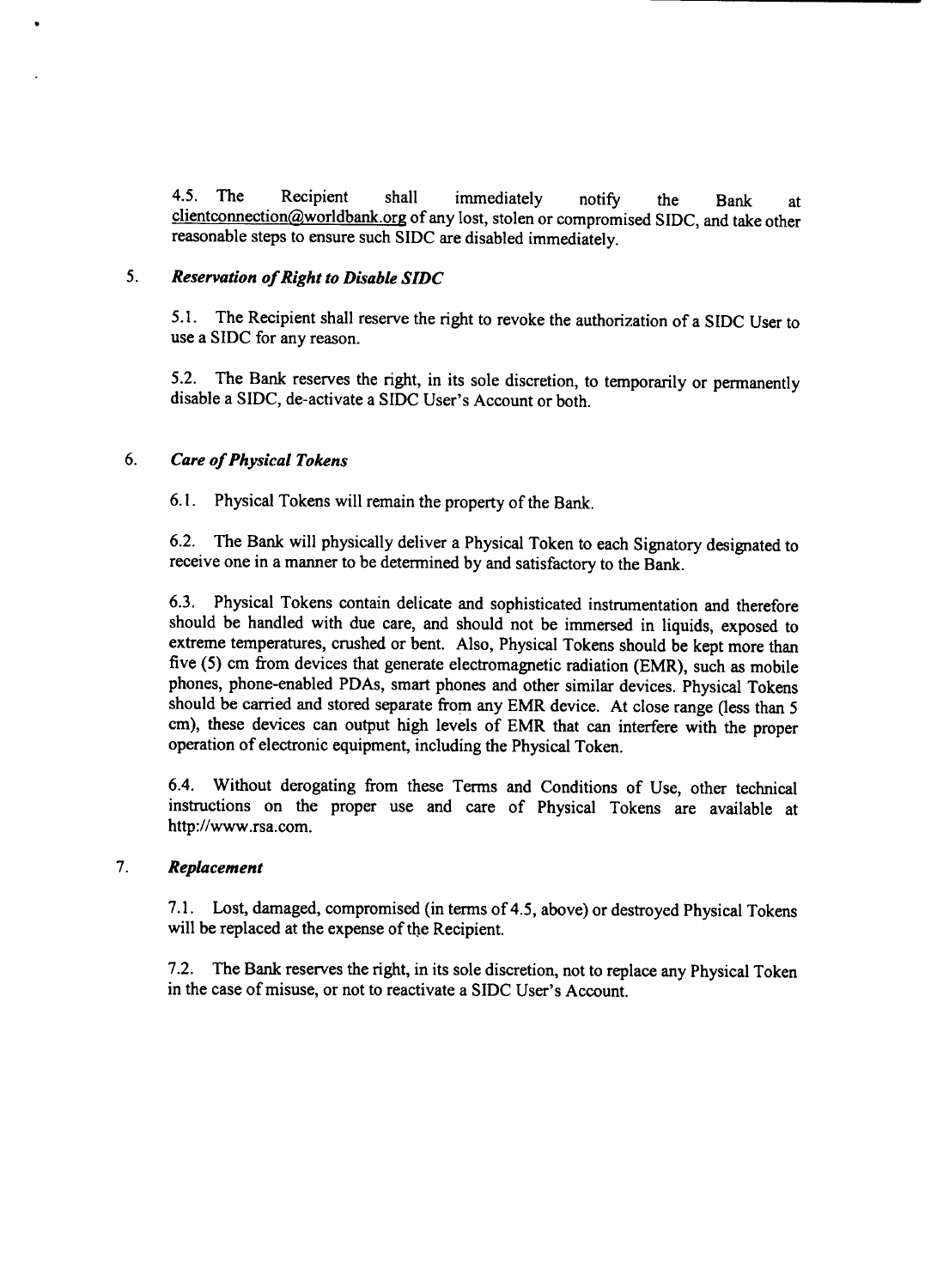Attachment 4

## Payments Made during Reporting Period Against Contracts Subject to the World Bank's Prior Review

Payments made during the period from \_\_\_\_\_\_\_\_\_\_\_ to \_\_\_\_\_\_\_\_\_\_\_\_\_

| Date:             |  |
|-------------------|--|
| Category:         |  |
| <b>Sheet No.:</b> |  |

| <b>Contract</b><br><b>Number</b> | Supplier/consultant | <b>Contract</b><br>Date,<br>description | Contract<br><b>Amount</b> | d.<br>Date of WB's<br>Non Objection<br>to Contract | <b>Amount Paid to</b><br>Supplier during<br>Period through<br>banking system<br>(except petty cash<br>payments) | <b>Financing</b><br>Percentage as per<br>legal agreement<br>á. | <b>Amount other</b><br>than petty<br>cash system<br>and not paid<br>using banking<br>system (not to<br>be claimed) | WB's Share of<br>Amt Paid to<br><b>Supplier</b><br>during Period |
|----------------------------------|---------------------|-----------------------------------------|---------------------------|----------------------------------------------------|-----------------------------------------------------------------------------------------------------------------|----------------------------------------------------------------|--------------------------------------------------------------------------------------------------------------------|------------------------------------------------------------------|
|                                  |                     |                                         |                           |                                                    |                                                                                                                 |                                                                |                                                                                                                    |                                                                  |
|                                  |                     |                                         |                           |                                                    |                                                                                                                 |                                                                |                                                                                                                    |                                                                  |
|                                  |                     |                                         |                           |                                                    |                                                                                                                 |                                                                |                                                                                                                    |                                                                  |
|                                  |                     |                                         |                           |                                                    |                                                                                                                 |                                                                |                                                                                                                    |                                                                  |
|                                  |                     |                                         |                           |                                                    |                                                                                                                 |                                                                |                                                                                                                    |                                                                  |
|                                  |                     |                                         |                           |                                                    |                                                                                                                 |                                                                |                                                                                                                    |                                                                  |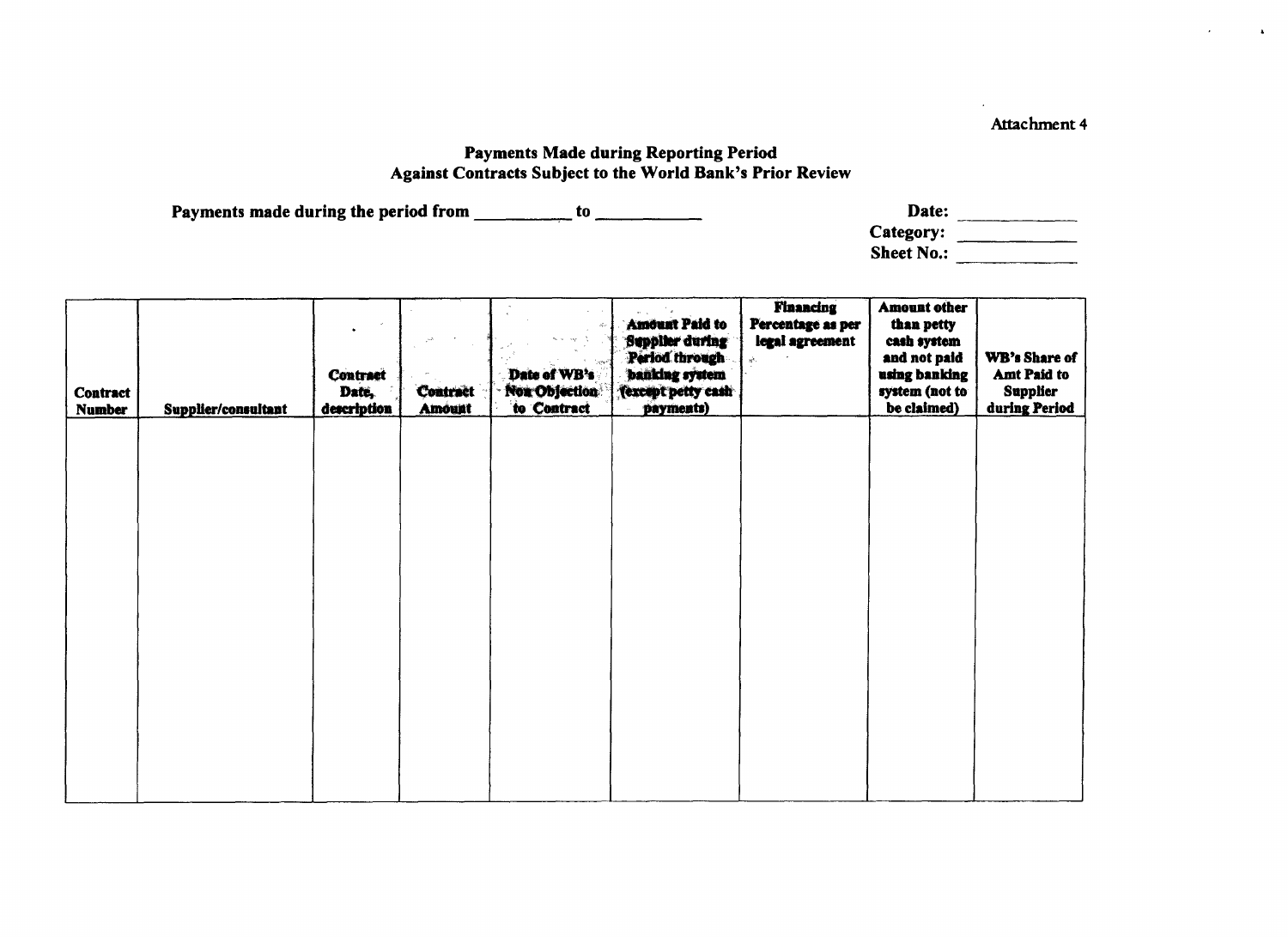#### **Attachment 5**

 $\bullet$ 

## **Statement of Expenditures for categories 1 and 3**

|                    |                                                              | Payments made during the period from _________                                                                                                   |                                                                       | to                                                  |                                                                                |                                                                            | <b>Credit No.:</b>                                                                                                                   | Date:<br>Category:<br>SOE No.: $\qquad \qquad$                                                                    |                                                                 |                    |                  |
|--------------------|--------------------------------------------------------------|--------------------------------------------------------------------------------------------------------------------------------------------------|-----------------------------------------------------------------------|-----------------------------------------------------|--------------------------------------------------------------------------------|----------------------------------------------------------------------------|--------------------------------------------------------------------------------------------------------------------------------------|-------------------------------------------------------------------------------------------------------------------|-----------------------------------------------------------------|--------------------|------------------|
|                    | $\overline{2}$                                               | $\overline{\mathbf{3}}$                                                                                                                          | 4                                                                     | 5                                                   | 6                                                                              | $\overline{7}$                                                             | 8                                                                                                                                    | 9                                                                                                                 | 10                                                              | 11                 | 12 <sup>12</sup> |
| <b>LUMBER 250.</b> | Name and Address<br>of Supplier/Service<br>Provider/training | Contract, Invoice or<br>Purchase order No. &<br>Date (or other ref.). In<br>case of training, please<br>mention World Bank's<br>approval details | <b>Brief</b><br>Description of<br>Services or<br>other<br>Expenditure | Currency and Total Amount of<br>Contract or Invoice | Total amount of<br>expenditure covered<br>by application (net<br>of retention) | as per<br>legal agreement<br>$\mathcal{S}_{\bullet}$<br>Eligible financing | Expenditure<br>Amount<br>Eligible for<br>Financing<br>and paid<br>through<br>banking<br>system<br>(except petty<br>cash<br>payments) | Amount other<br>than petty<br>cash system<br>and not paid<br>using<br>banking<br>system (not<br>to be<br>claimed) | <b>Amount Paid</b><br>From<br>Designated<br>Account (if<br>any) | of Payment<br>Date | Remarks          |
|                    |                                                              |                                                                                                                                                  |                                                                       |                                                     |                                                                                |                                                                            |                                                                                                                                      |                                                                                                                   |                                                                 |                    |                  |
|                    |                                                              |                                                                                                                                                  |                                                                       |                                                     |                                                                                |                                                                            |                                                                                                                                      |                                                                                                                   |                                                                 |                    |                  |
|                    |                                                              |                                                                                                                                                  |                                                                       |                                                     |                                                                                |                                                                            |                                                                                                                                      |                                                                                                                   |                                                                 |                    |                  |
|                    |                                                              |                                                                                                                                                  |                                                                       |                                                     |                                                                                |                                                                            |                                                                                                                                      |                                                                                                                   |                                                                 |                    |                  |
|                    |                                                              |                                                                                                                                                  |                                                                       |                                                     |                                                                                |                                                                            |                                                                                                                                      |                                                                                                                   |                                                                 |                    |                  |
|                    |                                                              |                                                                                                                                                  |                                                                       |                                                     |                                                                                |                                                                            |                                                                                                                                      |                                                                                                                   |                                                                 |                    |                  |
|                    |                                                              |                                                                                                                                                  |                                                                       | <b>TOTALS</b>                                       |                                                                                |                                                                            |                                                                                                                                      |                                                                                                                   |                                                                 |                    |                  |

 $\Delta$ 

apporting documents for this **SOE** retained at:(insert location)

**Prepared by: Authorized Representative:**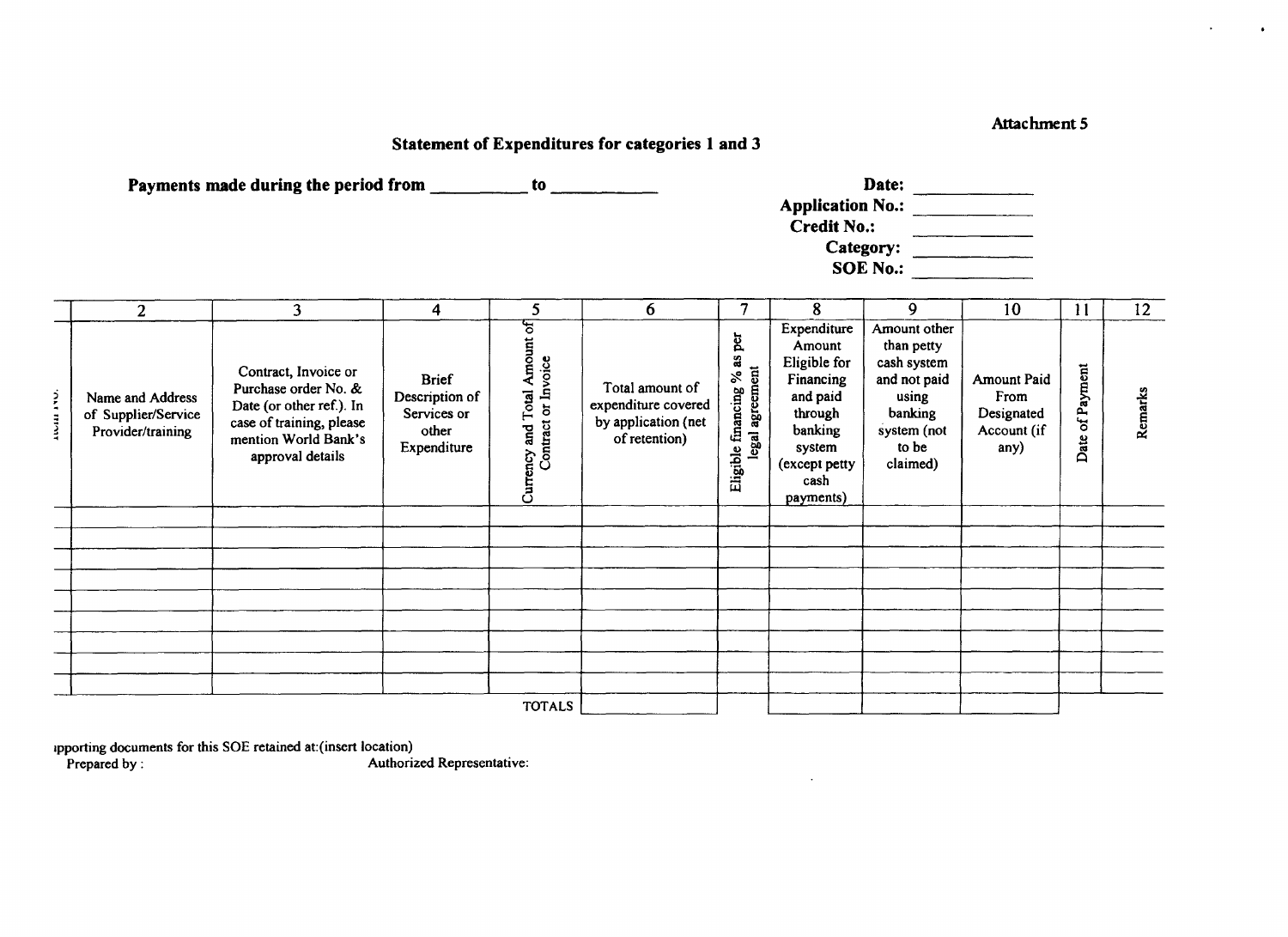## Attachment 6: Statement of Expenditures for category 2

Payments made during the period from

| Date:                   |  |
|-------------------------|--|
| <b>Application No.:</b> |  |
| Credit:                 |  |
| Category:               |  |
| <b>SOE No.:</b>         |  |
|                         |  |

 $\Delta$ 

| Item<br>No. | Name of Firm | Category and<br>window details | Total grant<br>amount and<br>approval details | Payment<br>amount | Percentage to<br>be financed<br>by IDA | Amount<br>eligible for<br>financing | Amount paid from<br>Designated<br>Account | Whether<br>financing from<br>other sources<br>made (Y/N) | Remarks         |
|-------------|--------------|--------------------------------|-----------------------------------------------|-------------------|----------------------------------------|-------------------------------------|-------------------------------------------|----------------------------------------------------------|-----------------|
|             |              |                                | 4                                             |                   | O.                                     | n                                   | 8                                         | 9                                                        | 10 <sub>1</sub> |
|             |              |                                |                                               |                   |                                        |                                     |                                           |                                                          |                 |
|             |              |                                |                                               |                   |                                        |                                     |                                           |                                                          |                 |
|             |              |                                |                                               |                   |                                        |                                     |                                           |                                                          |                 |
|             |              |                                |                                               |                   |                                        |                                     |                                           |                                                          |                 |
|             |              |                                |                                               |                   |                                        |                                     |                                           |                                                          |                 |
|             |              |                                |                                               |                   |                                        |                                     |                                           |                                                          |                 |
|             |              |                                |                                               |                   |                                        |                                     |                                           |                                                          |                 |
|             |              |                                |                                               |                   |                                        |                                     |                                           |                                                          |                 |
|             |              |                                |                                               |                   |                                        |                                     |                                           |                                                          |                 |
|             |              |                                |                                               |                   |                                        |                                     |                                           |                                                          |                 |

location)

Supporting documents for this **SOE** retained at (insert

Prepared by: **Authorized Representative: Authorized Representative:** 

(\*) **A** separate **SOE** form should be used for retroactive financing

(\*\*) **A** separate **SOE** form may be used for each category